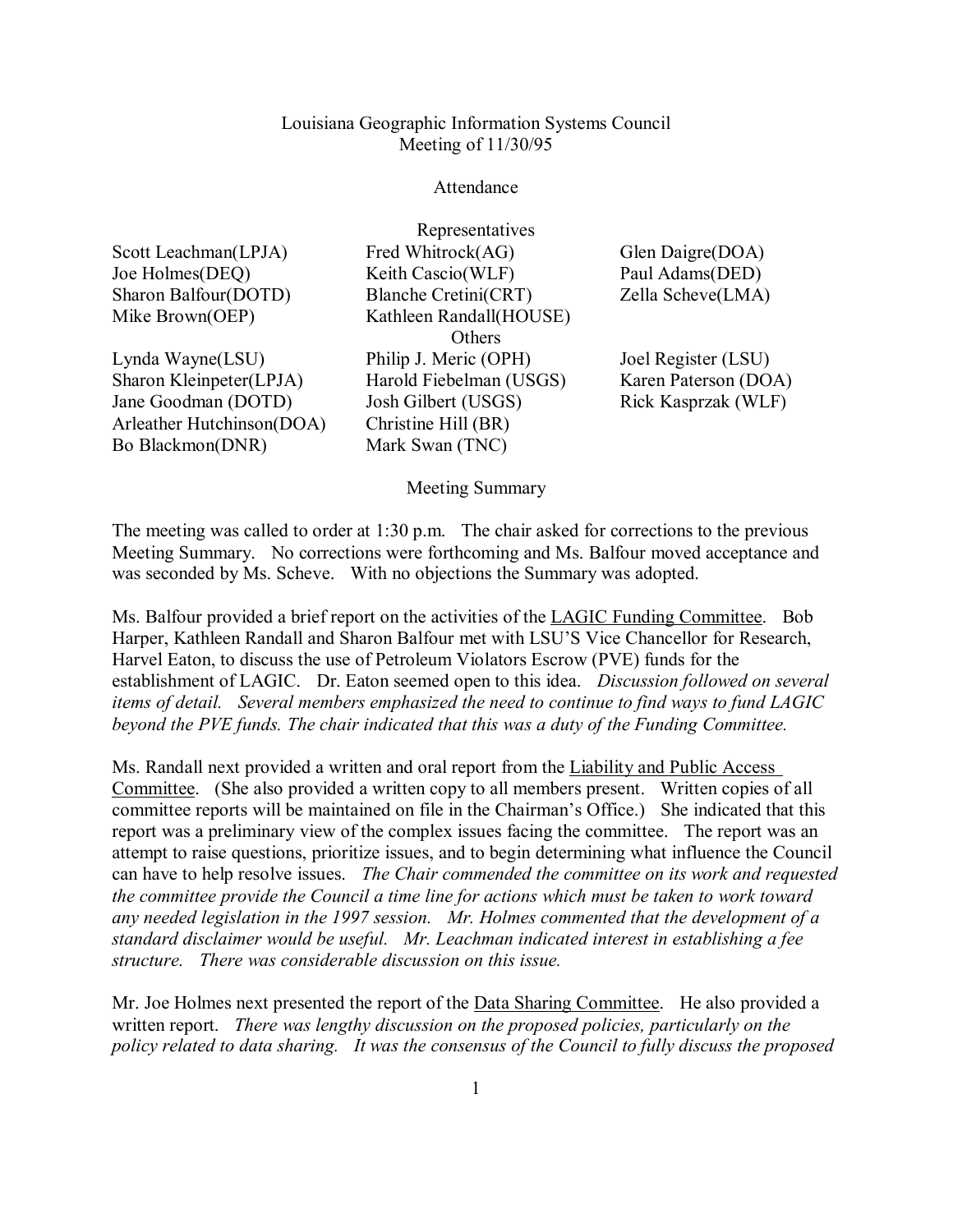## *policies at the next meeting. (A copy of the written report will be included in the next meeting notice mailout for members of the Council.)*

Ms. Cretini brought up the issue of establishing a homepage for the Council. Mr. Holmes informed the Council that his department, Environmental Quality, was offering the use of its server and some personnel time to put up an interim home page. After some discussion, Ms. Randall moved that the Council develop a homepage by accepting DEQ's offer to put it on their server. The motion was seconded by Ms. Cretini and with no opposition was accepted by the Council.

The next item considered by the Council was a Resolution of commendation of Sharon Balfour. Mr. Paul Adams moved for the acceptance of the Resolution. The motion was seconded by Ms. Scheve and Mr. Whitrock. The motion was accepted by acclamation.

The Resolution regarding the 12th Annual GIS Workshop was considered next. Ms. Scheve moved acceptance and was seconded by Mr. Leachman. The Chair opened the floor to discussion. Ms. Randall questioned whether there were any costs involved. Mr. Blackmon replied that there would be no cost to the Council. He further stated that the Workshop serves as a forum for agencies to display GIS products, to plan joint products, to disseminate data, and to coordinate data needs. Ms. Scheve indicated that the Council should consider this only a onetime approval since the Council might want to have its own conference in the future. Ms. Balfour explained that the GIS Task Force had a conference in 1993 with LAURISA. In 1994 the Task Force did co-sponsor the Workshop. She indicated that there were problems with the Workshop being in Lafayette and more difficult for most of the Council members to attend than a Baton Rouge site. Additionally, she indicated that the Workshop is very technically oriented while the Council is a policy group. The Chair indicated favor for approving the resolution. There was no opposition and the resolution was adopted. The Chair appointed Sharon Balfour as the Council's representative to coordinate with the planning group for the Workshop.

The next item was a request by the Chair for the appointment of a committee to oversee by-laws and procedures. Mr. Whitrock opined that the Council would not have problems in this area. The Chair indicated that he would like some assistance and feedback on procedure during meetings. Ms. Scheve indicated that being concerned with procedures would contradict the informal tone which was agreed upon in early Council meetings. The Chair agreed that this was the case but indicated that at the previous meeting of the Council someone had questioned whether something in the meeting was in concurrence with the bylaws. The Chair stated that it is difficult to conduct the meeting, follow discussions, and be concerned with the bylaws at the same time. Mr. Whitrock suggested that the Vice-Chair could assist with this. There was more discussion and the Chair concluded that there was not support on the Council for the establishment of the committee.

The Chair then asked if there was any new business and Ms. Balfour announced a URISSA conference the following day. No other new business was brought up.

The next meeting date was set for Thursday, January 25, 1996 at 1:30 p.m. The deadline for